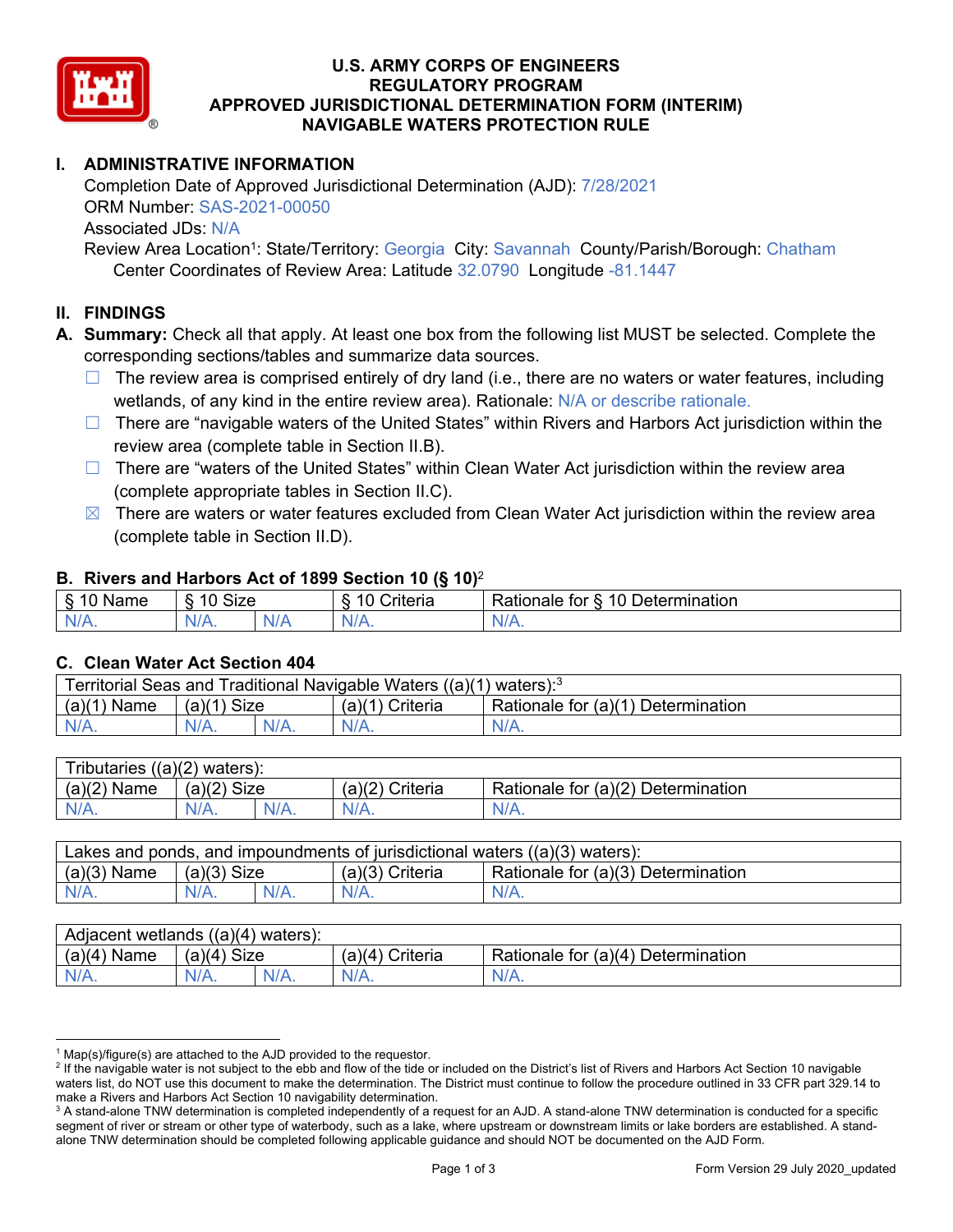

### **U.S. ARMY CORPS OF ENGINEERS REGULATORY PROGRAM APPROVED JURISDICTIONAL DETERMINATION FORM (INTERIM) NAVIGABLE WATERS PROTECTION RULE**

# **D. Excluded Waters or Features**

| Excluded waters $((b)(1) - (b)(12))$ : <sup>4</sup> |                       |                  |                                                                                                                          |                                                                                                                                                                                                                                                                                                                                                                                                                                                                                                                                                                                                                                |
|-----------------------------------------------------|-----------------------|------------------|--------------------------------------------------------------------------------------------------------------------------|--------------------------------------------------------------------------------------------------------------------------------------------------------------------------------------------------------------------------------------------------------------------------------------------------------------------------------------------------------------------------------------------------------------------------------------------------------------------------------------------------------------------------------------------------------------------------------------------------------------------------------|
| <b>Exclusion Name</b>                               | <b>Exclusion Size</b> |                  | Exclusion <sup>5</sup>                                                                                                   | Rationale for Exclusion Determination                                                                                                                                                                                                                                                                                                                                                                                                                                                                                                                                                                                          |
| <b>Wetland 1</b>                                    | 0.49                  | $\text{acre}(s)$ | $(b)(1)$ Non-<br>adjacent wetland.                                                                                       | This wetland is not adjacent to an $(a)(1)-(a)(3)$<br>water as defined by NWPR. This Wetland does<br>not abut an $(a)(1)-(a)(3)$ water. This wetland is<br>not physically separated from an $(a)(1)-(a)(3)$<br>water by only a berm, bank, dune, or similar<br>natural feature. This wetland is not inundated by<br>flooding from an $(a)(1)-(a)(3)$ water in a typical<br>year. This wetland is not physically separated<br>from an $(a)(1)-(a)(3)$ water by only an artificial<br>structure that allows for a direct hydrologic<br>surface connection between the wetland and an<br>$(a)(1)-(a)(3)$ water in a typical year. |
| <b>Wetland 2</b>                                    | 0.22                  | $\text{acre}(s)$ | $(b)(1)$ Non-<br>adjacent wetland.                                                                                       | This wetland is not adjacent to an $(a)(1)-(a)(3)$<br>water as defined by NWPR. This Wetland does<br>not abut an $(a)(1)-(a)(3)$ water. This wetland is<br>not physically separated from an (a)(1)-(a)(3)<br>water by only a berm, bank, dune, or similar<br>natural feature. This wetland is not inundated by<br>flooding from an $(a)(1)-(a)(3)$ water in a typical<br>year. This wetland is not physically separated<br>from an $(a)(1)-(a)(3)$ water by only an artificial<br>structure that allows for a direct hydrologic<br>surface connection between the wetland and an<br>$(a)(1)-(a)(3)$ water in a typical year.   |
| <b>Wetland 3</b>                                    | 3.85                  | $\text{acre}(s)$ | $(b)(1)$ Non-<br>adjacent wetland.                                                                                       | This wetland is not adjacent to an $(a)(1)-(a)(3)$<br>water as defined by NWPR. This Wetland does<br>not abut an $(a)(1)-(a)(3)$ water. This wetland is<br>not physically separated from an $(a)(1)-(a)(3)$<br>water by only a berm, bank, dune, or similar<br>natural feature. This wetland is not inundated by<br>flooding from an $(a)(1)-(a)(3)$ water in a typical<br>year. This wetland is not physically separated<br>from an $(a)(1)-(a)(3)$ water by only an artificial<br>structure that allows for a direct hydrologic<br>surface connection between the wetland and an<br>$(a)(1)-(a)(3)$ water in a typical year. |
| Ditch 1                                             | 0.24                  | $\text{acre}(s)$ | $(b)(5)$ Ditch that is<br>not an $(a)(1)$ or<br>$(a)(2)$ water, and<br>those portions of<br>a ditch<br>constructed in an | Ditch 1 appears to have historically been<br>constructed through wetlands that may or may<br>not have been historically adjacent based on<br>available data such as USGS Topographic<br>Maps, NRCS Soil Survey, NWI and NHD. During<br>a site visit on 7/21/2021, the Corps observed the                                                                                                                                                                                                                                                                                                                                       |

 $^4$  Some excluded waters, such as (b)(2) and (b)(4), may not be specifically identified on the AJD form unless a requestor specifically asks a Corps district to do so. Corps districts may, in case-by-case instances, choose to identify some or all of these waters within the review area.  $^5$  Because of the broad nature of the (b)(1) exclusion and in an effort to collect data on specific types of waters that would be covered by the (b)(1)

exclusion, four sub-categories of (b)(1) exclusions were administratively created for the purposes of the AJD Form. These four sub-categories are not new exclusions, but are simply administrative distinctions and remain (b)(1) exclusions as defined by the NWPR.